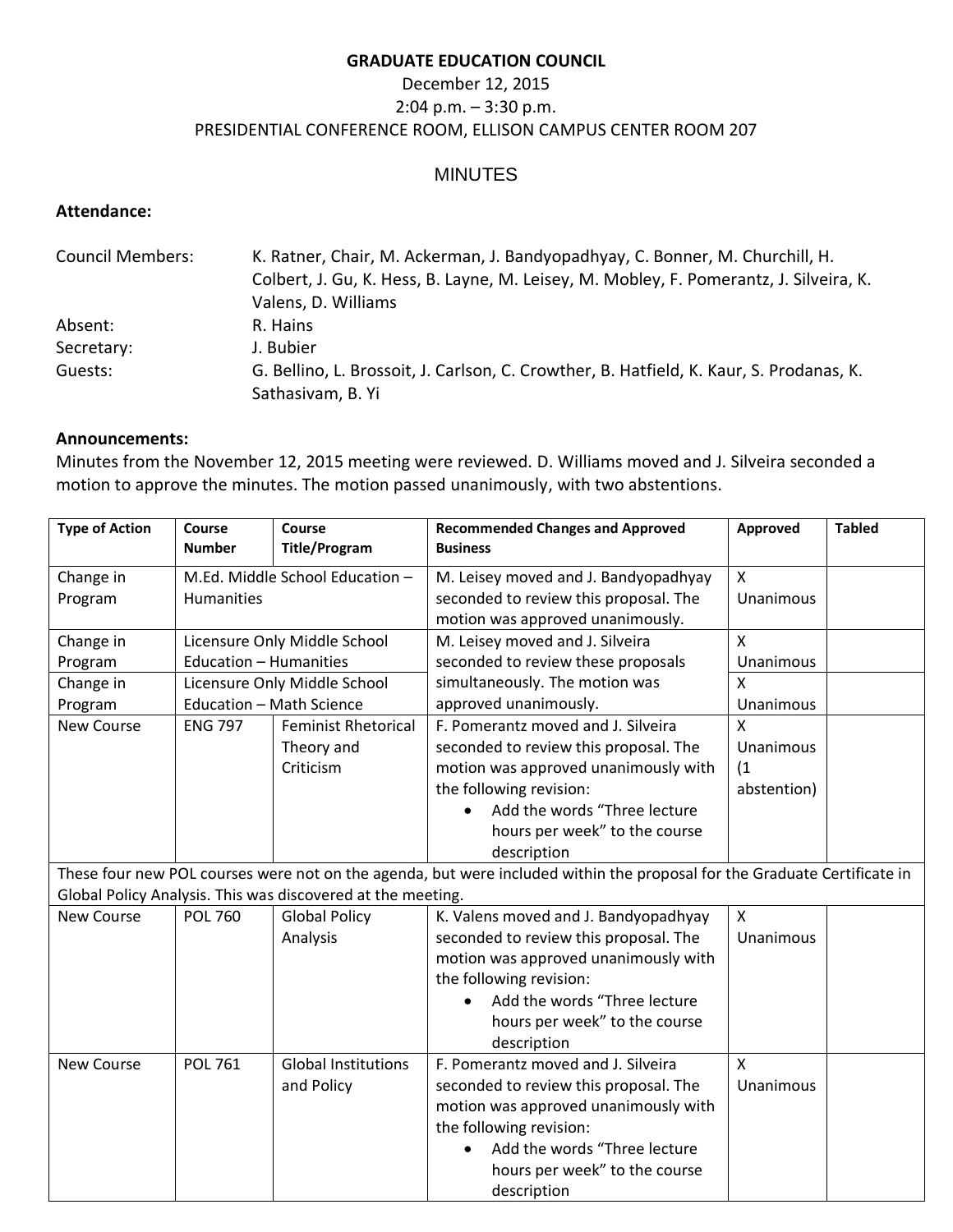| New Course  | <b>POL 772</b>             | Comparative                     | J. Silveira moved and C. Bonner       | Χ         |  |
|-------------|----------------------------|---------------------------------|---------------------------------------|-----------|--|
|             |                            | Political                       | seconded to review this proposal. The | Unanimous |  |
|             |                            | Development                     | motion was approved unanimously with  |           |  |
|             |                            |                                 | the following revision:               |           |  |
|             |                            |                                 | Add the words "Three lecture          |           |  |
|             |                            |                                 | hours per week" to the course         |           |  |
|             |                            |                                 | description                           |           |  |
| New Course  | <b>POL 920</b>             | Internship in Policy            | F. Pomerantz moved and J. Silveira    | X         |  |
|             |                            | and Politics                    | seconded to review this proposal. The | Unanimous |  |
|             |                            |                                 | motion was approved unanimously with  |           |  |
|             |                            |                                 | the following revisions:              |           |  |
|             |                            |                                 | Add the full title to the proposal    |           |  |
|             |                            |                                 | form                                  |           |  |
|             |                            |                                 | Add the words "Ten internship         |           |  |
|             |                            |                                 | hours per week" to the course         |           |  |
|             |                            |                                 | description                           |           |  |
| New Program |                            | Graduate Certificate in Global  | K. Valens moved and C. Bonner         | X         |  |
|             | <b>Policy Analysis</b>     |                                 | seconded to review this proposal. The | Unanimous |  |
|             |                            |                                 | motion was approved unanimously with  |           |  |
|             |                            |                                 | the following revisions:              |           |  |
|             |                            |                                 | Remove ECO 710 from the               |           |  |
|             |                            |                                 | proposed electives until after        |           |  |
|             |                            |                                 | that course is approved               |           |  |
|             |                            |                                 | Add a personal statement to the       |           |  |
|             |                            |                                 | admission requirements                |           |  |
|             |                            |                                 | Note that the coordinator may         |           |  |
|             |                            |                                 | approve electives other than          |           |  |
|             |                            |                                 | those listed                          |           |  |
|             |                            |                                 | In the budget projection, correct     |           |  |
|             |                            |                                 | the number of students to be          |           |  |
|             |                            |                                 | consistent                            |           |  |
| Change in   |                            | <b>MSN Admission Standards</b>  | M. Leisey moved and M. Ackerman       | X         |  |
| Policy      |                            |                                 | seconded to review this proposal. The | Unanimous |  |
|             |                            |                                 | motion was approved unanimously.      |           |  |
| New Course  | <b>SMS 707</b>             | Facility and Event              | These items were tabled to the next   |           |  |
|             |                            | Management in                   | meeting, as there was no one there to |           |  |
|             |                            | Sport Industries                | present them.                         |           |  |
| New Course  | <b>SMS 708</b>             | <b>Financial Aspects of</b>     |                                       |           |  |
|             |                            | Sport Industries                |                                       |           |  |
| New Course  | <b>SMS 709</b>             | Marketing and                   |                                       |           |  |
|             |                            | Public Relations in             |                                       |           |  |
|             |                            | Sport Industries                |                                       |           |  |
| New Program |                            | Graduate Certificate in Sport   |                                       |           |  |
|             | Management and Development |                                 |                                       |           |  |
| New Program | Graduate Certificate in    |                                 | J. Silveira moved and C. Bonner       | X         |  |
|             |                            | Foundations of Computer Science | seconded to review this proposal. The | Unanimous |  |
|             |                            |                                 | motion was approved unanimously with  |           |  |
|             |                            |                                 | the following revision:               |           |  |
|             |                            |                                 | Add a personal statement to the       |           |  |
|             |                            |                                 | admission requirements                |           |  |